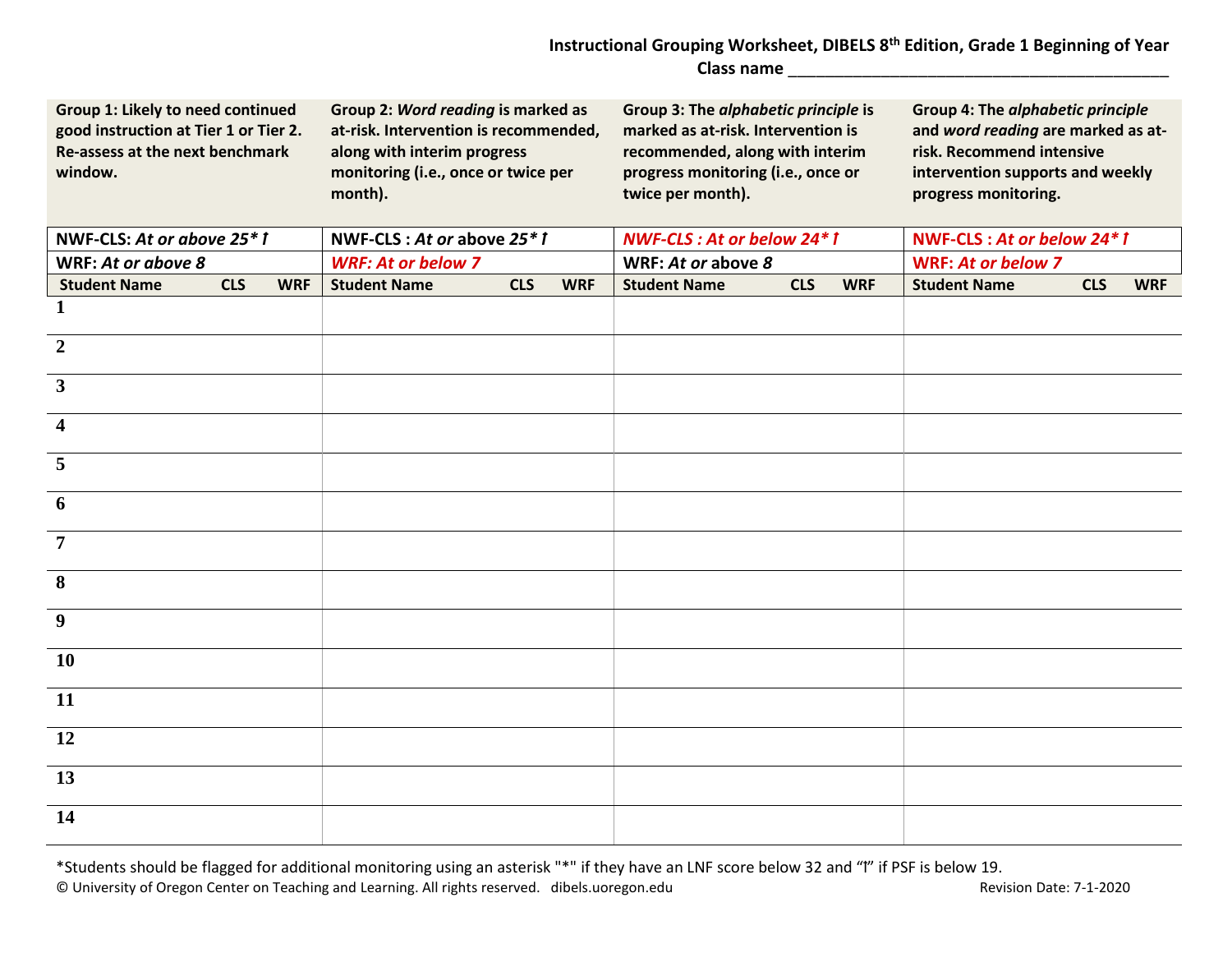## **Instructional Grouping Worksheet, DIBELS 8th Edition, Grade 1 Middle of Year Class name** \_\_\_\_\_\_\_\_\_\_\_\_\_\_\_\_\_\_\_\_\_\_\_\_\_\_\_\_\_\_\_\_\_\_\_\_\_\_\_

| Group 1: Likely to need continued<br>good instruction at Tier 1 or Tier 2.<br>Re-assess at the next benchmark<br>window. |            |            | Group 2: Word reading is marked as<br>at-risk. Intervention is<br>recommended, along with interim<br>progress monitoring (i.e., once or<br>twice per month). |            |            | Group 3: The alphabetic principle is<br>marked as at-risk. Intervention is<br>recommended, along with interim<br>progress monitoring (i.e., once or<br>twice per month). |            |            | Group 4: Marked as at-risk in regard<br>to the alphabetic principle and word<br>reading. Recommend intensive<br>intervention supports and weekly<br>progress monitoring. |            |            |  |
|--------------------------------------------------------------------------------------------------------------------------|------------|------------|--------------------------------------------------------------------------------------------------------------------------------------------------------------|------------|------------|--------------------------------------------------------------------------------------------------------------------------------------------------------------------------|------------|------------|--------------------------------------------------------------------------------------------------------------------------------------------------------------------------|------------|------------|--|
| NWF-CLS: At or above 41*1                                                                                                |            |            | NWF-CLS: At or above 41*1                                                                                                                                    |            |            | NWF-CLS: At or below 40* 1                                                                                                                                               |            |            | NWF-CLS: At or below 40* 1                                                                                                                                               |            |            |  |
| WRF: At or above 14                                                                                                      |            |            | <b>WRF: At or below 13</b>                                                                                                                                   |            |            | WRF: At or above 14                                                                                                                                                      |            |            | WRF: At or below 13                                                                                                                                                      |            |            |  |
| <b>Student Name</b>                                                                                                      | <b>CLS</b> | <b>WRF</b> | <b>Student Name</b>                                                                                                                                          | <b>CLS</b> | <b>WRF</b> | <b>Student Name</b>                                                                                                                                                      | <b>CLS</b> | <b>WRF</b> | <b>Student Name</b>                                                                                                                                                      | <b>CLS</b> | <b>WRF</b> |  |
| $\mathbf{1}$                                                                                                             |            |            |                                                                                                                                                              |            |            |                                                                                                                                                                          |            |            |                                                                                                                                                                          |            |            |  |
| $\overline{2}$                                                                                                           |            |            |                                                                                                                                                              |            |            |                                                                                                                                                                          |            |            |                                                                                                                                                                          |            |            |  |
| $\overline{\mathbf{3}}$                                                                                                  |            |            |                                                                                                                                                              |            |            |                                                                                                                                                                          |            |            |                                                                                                                                                                          |            |            |  |
| $\overline{\mathbf{4}}$                                                                                                  |            |            |                                                                                                                                                              |            |            |                                                                                                                                                                          |            |            |                                                                                                                                                                          |            |            |  |
| 5                                                                                                                        |            |            |                                                                                                                                                              |            |            |                                                                                                                                                                          |            |            |                                                                                                                                                                          |            |            |  |
| 6                                                                                                                        |            |            |                                                                                                                                                              |            |            |                                                                                                                                                                          |            |            |                                                                                                                                                                          |            |            |  |
| $\overline{7}$                                                                                                           |            |            |                                                                                                                                                              |            |            |                                                                                                                                                                          |            |            |                                                                                                                                                                          |            |            |  |
| 8                                                                                                                        |            |            |                                                                                                                                                              |            |            |                                                                                                                                                                          |            |            |                                                                                                                                                                          |            |            |  |
| $\boldsymbol{9}$                                                                                                         |            |            |                                                                                                                                                              |            |            |                                                                                                                                                                          |            |            |                                                                                                                                                                          |            |            |  |
| <b>10</b>                                                                                                                |            |            |                                                                                                                                                              |            |            |                                                                                                                                                                          |            |            |                                                                                                                                                                          |            |            |  |
| 11                                                                                                                       |            |            |                                                                                                                                                              |            |            |                                                                                                                                                                          |            |            |                                                                                                                                                                          |            |            |  |
| 12                                                                                                                       |            |            |                                                                                                                                                              |            |            |                                                                                                                                                                          |            |            |                                                                                                                                                                          |            |            |  |
| 13                                                                                                                       |            |            |                                                                                                                                                              |            |            |                                                                                                                                                                          |            |            |                                                                                                                                                                          |            |            |  |
| 14                                                                                                                       |            |            |                                                                                                                                                              |            |            |                                                                                                                                                                          |            |            |                                                                                                                                                                          |            |            |  |

\*Students should be flagged for additional monitoring using an asterisk "\*" if they have an LNF score below 51 and "1" if ORF is below 10. © University of Oregon Center on Teaching and Learning. All rights reserved. dibels.uoregon.edu Revision Date: 7-1-2020